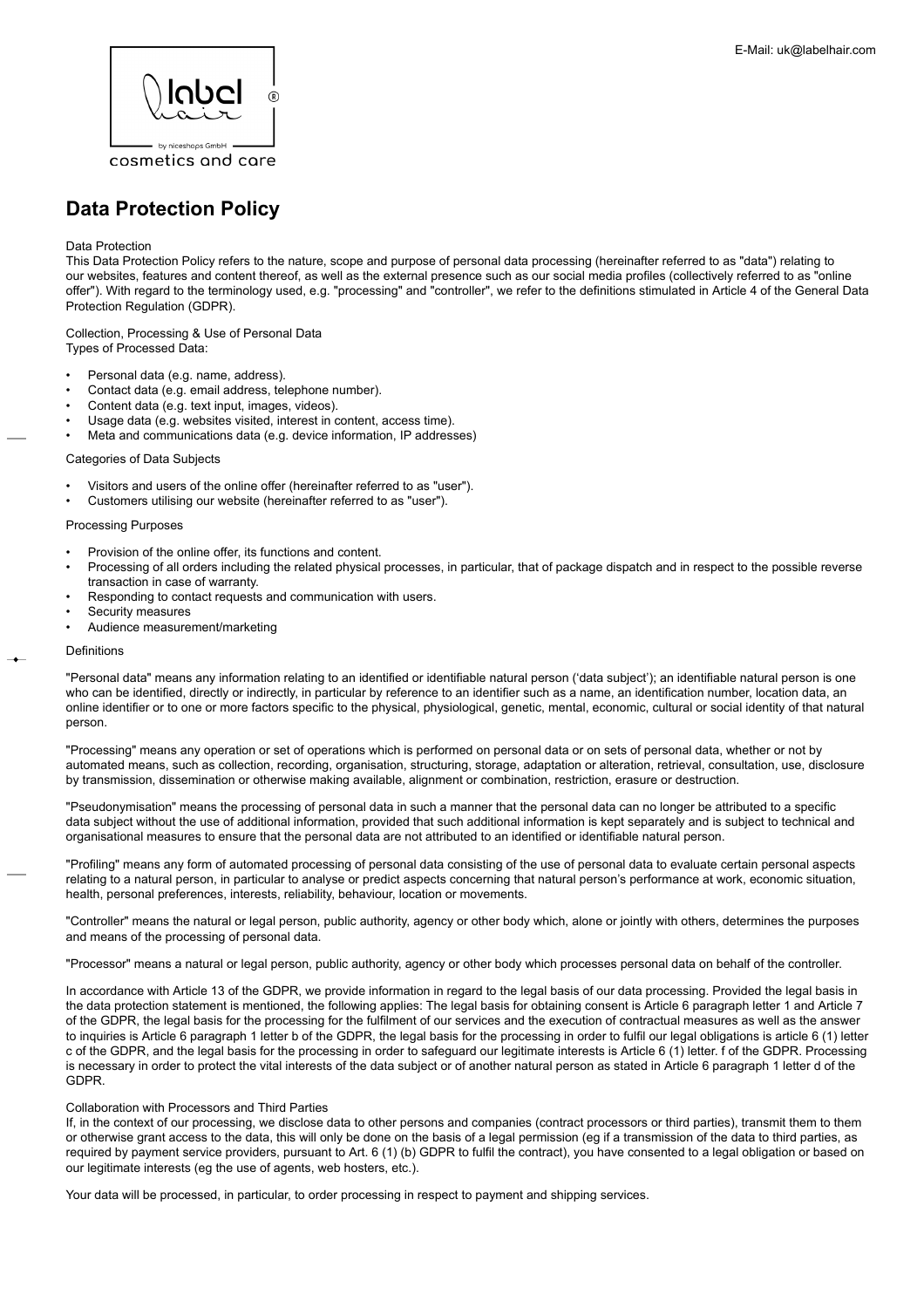

If we commission third parties to process data on the basis of a so-called "contract processing contract", this is done on the basis of Art. 28 GDPR.

## Payment Data

Your payment data is encrypted during the order processed and transferred via the internet. We never gain access to your payment data thanks to special embedding used during the order process and are therefore not the processors of the data. The data is processed exclusively by these payment service providers:

Credit Card and Paypal Payments SIX Payment Services (Europe) S.A. 10, rue Gabriel Lippmann L-5365 Munsbach Luxembourg dataprotection@six-group.com

Sofort Transfers via Klarna Klarna Bank AB (publ) Sveavägen 46 111 34 Stockholm Sweden datenschutz@klarna.de

RatePay RatePAY GmbH Franklinstraße 28-29 10587 Berlin datenschutz@ratepay.com

## Shipping Data

In order to improve our service, we work together with a third party service provider who processes parcel tracking numbers and publishes more detailed information regarding the status of a parcel. Third party information:

parcelLab GmbH Schillerstraße 23a 80336 Munich **Germany** info@parcellab.com

## Data Transmission in Third-Party Countries

If we process data in a third country (ie outside the European Union (EU) or the European Economic Area (EEA)) or in the context of the use of third-party services or disclosure or transmission of data to third parties, this will only be done if it is to fulfil our (pre) contractual obligations, on the basis of your consent, on the basis of a legal obligation or on the basis of our legitimate interests. Subject to legal or contractual permissions, we process or have the data processed in a third country only in the presence of the special conditions of Art. 44 et seq. GDPR. That the processing is e.g. on the basis of specific guarantees, such as the officially recognized level of data protection (eg for the US through the Privacy Shield) or compliance with officially recognized special contractual obligations (so-called "standard contractual clauses").

**Withdrawal Withdrawal** 

You have the right to consent according to. Art. 7 para. 3 of the GDPR. This right to consent also applies to data processed in the future.

You may at any time object to the future processing of your data in accordance with Art. 21 of the GDPR. Where the data subject objects to processing for direct marketing purposes, the personal data shall no longer be processed for such purposes.

## Rights of the Data Subject

The user shall have the right to obtain from the controller confirmation as to whether or not personal data concerning him or her are being processed, and, where that is the case, access to the personal data and the controller shall provide a copy of the personal data undergoing processing as in accordance with Article 15 of the GDPR.

The user shall have the right to obtain from the controller without undue delay the rectification of inaccurate personal data or incomplete personal data concerning him or her in accordance with Article 16 of the GDPR.

The user shall have the right to obtain from the controller the erasure of personal data concerning him or her without undue delay and the controller shall have the obligation to erase personal data without undue delay in accordance with Article 17. The user shall have the right to obtain from the controller restriction of processing of personal data in accordance with Article 18 of the GDPR.

The user shall have the right to receive the personal data concerning him or her, which he or she has provided to a controller, in a structured, commonly used and machine-readable format and have the right to transmit those data to another controller without hindrance from the controller to which the personal data have been provided in accordance with Article 20 of the GDPR.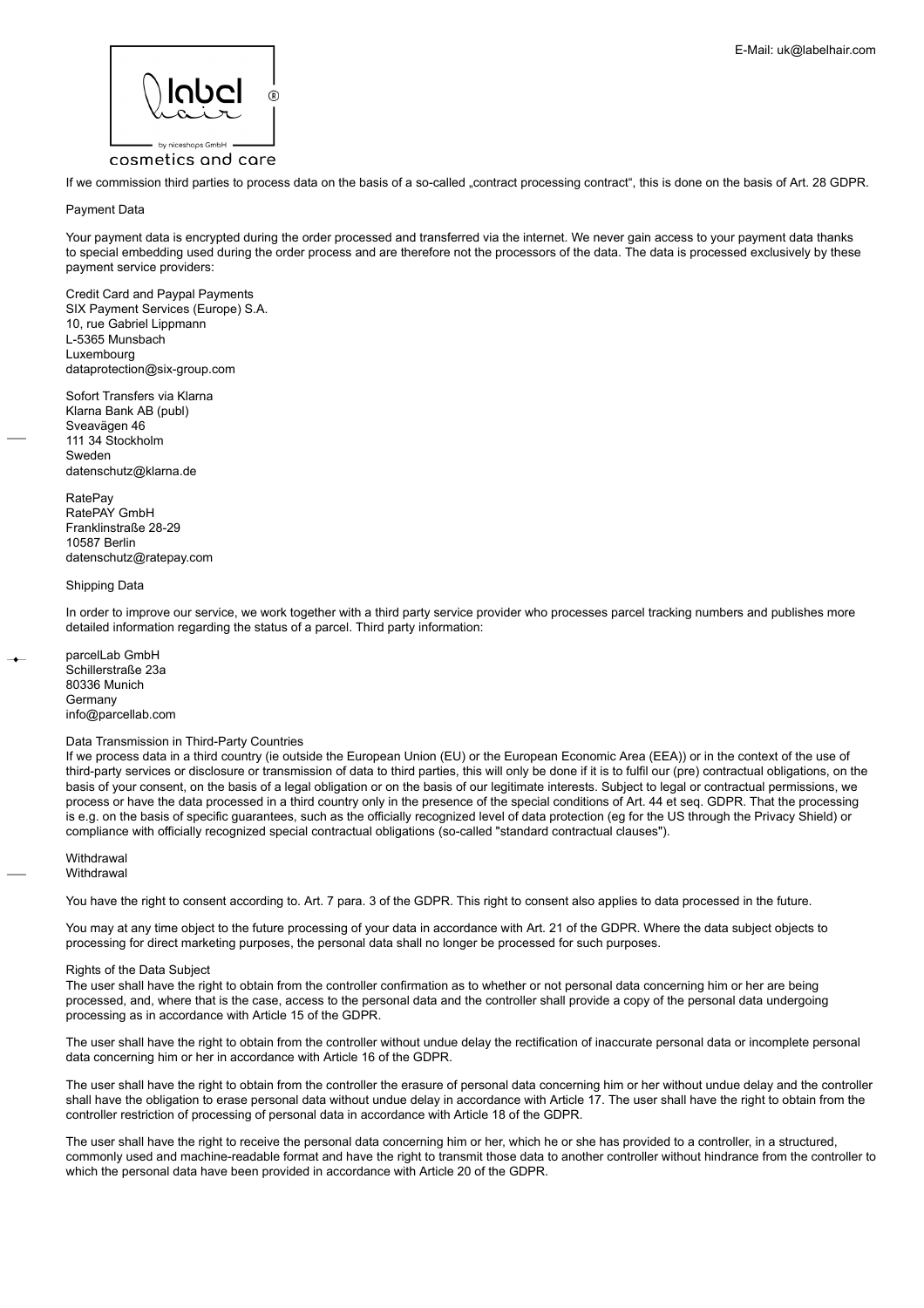

The user shall have the right to lodge a complaint with a supervisory authority in accordance with Article 77 of the GDPR.

## Data Usage for Advertising Purposes

Your personal data is used to improve your shopping experience and shape it to suit your requirements. The information used to achieve this is the data already available to us, e.g. via your internet connection, the chosen end device, the operating system, the date, the time at which our website was visited or the pages accessed as well as information that was provided to us by you. You may object to the use of your personal data for advertising purposes at any time. A notification via email, letter or fax would suffice. You can find our contact details [here](http://https://www.labelhair.at/info/kontakt).

## Newsletters

The following information is intended to inform you about the content of our newsletter, the subscription, shipping and statistical evaluation procedures, as well as your right of opting out. By subscribing to our newsletter, you agree to receive it and to the described procedures.

We send newsletters, emails and other electronic notifications with advertising information (hereinafter "newsletter") only with the consent of the recipient or legal permission. Insofar as the content of the newsletter is concretely described as part of a subscription, it is relative for the consent of the users. Otherwise, our newsletters only contain information concerning our products and the relevant information thereof (e.g. safety instruction), special offers, promotions and information about our company.

Double opt-in and logging: Subscribing to our newsletter is part of a so-called double opt-in procedure. This means that you will receive an email after subscribing requesting you to confirm your subscription. This confirmation is necessary so that nobody can subscribe with an email address that is not their own. Subscription to the newsletter will be logged as proof of the subscription process in accordance with legal requirements. This includes the storage of the subscription and confirmation time as well as the IP address. Similarly, changes to your data stored with the emailing service provider will be logged.

Subscription details: To subscribe to the newsletter, all you have to do is enter your email address. Optionally, we ask that you provide your first and last name. These are only used to personalize the newsletter.

The dispatch of the newsletter and the associated performance measurement are based on a consent of the recipients according to Article 6 paragraph 1 letter a, Art. 7 GDPR in conjunction with section107 paragraph 2 of the Telecommunications Act, or if consent is not required, based on our legitimate interests in direct marketing according to Article 6 paragraph 1 letter f GDPR in conjunction with section 107 (2) and the like 3 of the Telecommunications Act.

The logging of the registration process is based on our legitimate interests in accordance with Article 6 paragraph 1 letter f of the GDPR. Our interest lies in the use of a user-friendly and secure newsletter system, which serves both our business interests and the expectations of the users and also allows us to prove our consent.

## Termination/Cancellation

The user can terminate the receipt of our newsletter at any time, i.e. revoke your consent. The newsletter cancellation link can be found at the bottom of each newsletter. We may save the submitted email addresses for up to three years based on our legitimate interests before deletion thereof to provide prior consent. The processing of this data is limited to the purpose of a possible defence against claims. An individual request for cancellation is possible at any time, provided that at the same time the former existence of a consent is confirmed.

## Email Marketing Service

The newsletter is distributed via the email service company, Amazon Web Services, Inc., 410 Terry Avenue North, Seattle WA 98109, United States. The service provider operates a data centre in Germany, which is used for dispatching emails. The privacy policy of the email service provider can be viewed here: [https://aws.amazon.com/en/privacy/](https://aws.amazon.com/privacy/?nc1=h_ls). The email service provider is based on our legitimate interests in accordance to Article 6 paragraph 1 letter f of the GDPR and a contract processing agreement according to Article 28 paragraph 3 section 1 of the GDPR.

The claim is limited to the Amazon AWS product "Simple Email Service". Consequently, only the actual dispatch of the newsletter is part of data processing. On the part of Amazon AWS, there is no structured archiving of personal data.

## Cookies

Cookies are small text files that are stored on a user's computers. Different types of information can be stored within the text files. A cookie is primarily used to store information about a user (i.e. the device on which the cookie is stored) during or after their visit on a website. Session cookies are cookies that are deleted after a user leaves a website and closes the browser. In the case of session cookies, the contents of a shopping cart in an online shop or a login status are saved. Persistent cookies remain stored even after the browser has been closed. Thus, a login status, for instance, will be saved if the user visits the website after several days. Likewise, user interests can be stored which as used for range measurement or marketing purposes. A third-party cookie refers to cookies that are offered by providers that do not manage the website that is being visited. Cookies offered by the person that manages the website are called first-party cookies.

We can use session or persistent cookies and clarify these in the context of our privacy policy.

The user is requested to disable the settings in their browser if they do not want any cookies stored, Saved cookies can be deleted in the system settings of the browser. The exclusion of cookies can lead to functional restrictions of the website being visited.

A general contradiction explaining the use of cookies used for online marketing purposes can be found in a variety of services, especially in the case of tracking, via the US website http://www.aboutads.info/choices/ or the EU site [http://www.youronlinechoices.com/](https://www.youronlinechoices.com/). Furthermore, the storage of cookie can be switched off in the browser settings. Please note that, once the settings have been changed, not all the features available on this website may be used.

Google Analytics with "Anonymize IP" Extention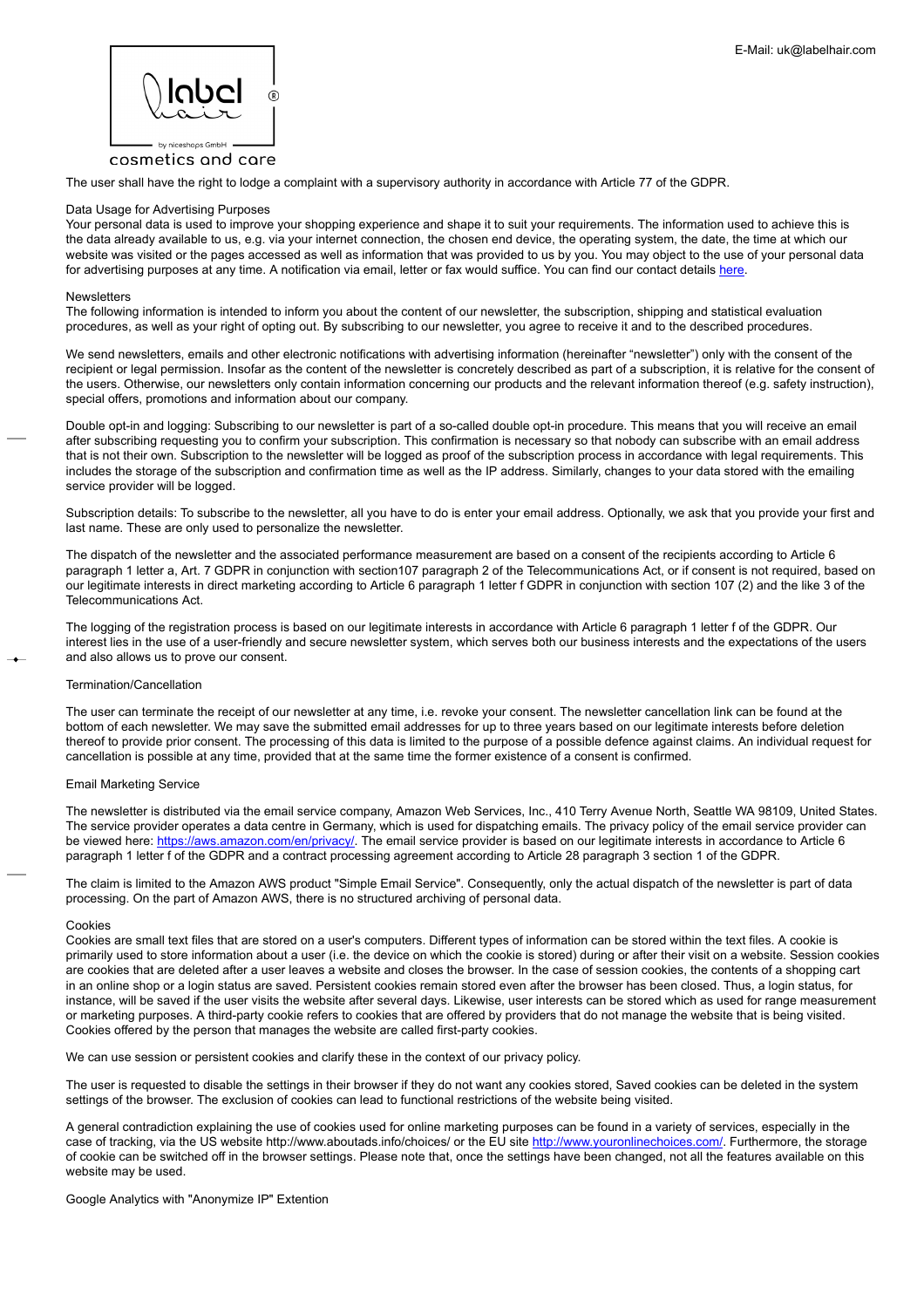

Based on our legitimate interests (i.e. interest in the analysis, optimisation and economical operation of our online offering pursuant to Art. 6 (1), letter f. GDPR), we use Google Analytics, a web analysis service of Google LLC ("Google"). Google uses cookies. The information generated by the cookies regarding the use of the online offering by the user is generally transmitted to a Google server in the USA where it is stored.

Google is certified under the Privacy Shield agreement and thereby guarantees compliance with European data protection law (https:// www.privacyshield.gov/participant?id=a2zt000000001L5AAI&status=Active).

Google uses this information on our behalf in order to evaluate the use of our online offering by the users, compile reports about the activities within this online offering and provide us with additional services related to the use of this online offering and the internet. In doing so, pseudonymised usage profiles for the users may be prepared from the processed data.

We only use Google Analytics with activated IP anonymisation. This means that the IP address of users within member states of the European Union or other states in the European Economic Area is shortened by Google. Only in exceptional cases is the full IP address transferred to a Google server in the USA and shortened there.

The IP address transferred by the user's browser is not combined with other data by Google. Users can prevent the storage of cookies by configuring the settings of their browser software accordingly. Furthermore, users can prevent the capture of data generated by the cookie and related to their use of the online offering by Google as well as the processing of these data by Google by downloading and installing the browser plug-in available under the following link: https://tools.google.com/dlpage/gaoptout?hl=en.

Further information about the use of data by Google, settings and rights to object is available in the Google data privacy statement (https:// policies.google.com/technologies/ads) and the settings for the display of advertisements by Google (https://adssettings.google.com/authenticated).

The personal data of users are erased or anonymised after 14 months.

## Google Universal Analytics

We use Google Analytics in the "Universal Analytics" version. "Universal Analytics" is a Google Analytics process that prepares the user analysis on the basis of a pseudonymised user ID and thereby creates a pseudonymised user profile with information from the use of various devices (known as cross-device tracking).

## Formation of Target Groups with Google Analytics

We use Google Analytics in order to display the advertisements placed within advertising services of Google and its partners only to those users who have shown an interest in our online offering, or who exhibit certain characteristics (e.g. interest in certain topics or products determined based on the websites that are visited), which we transmit to Google (known as Remarketing Audiences or Google Analytics Audiences). With the help of Remarketing Audiences, we also want to ensure that our advertisements correspond to the potential interests of users.

## Google Remarketing & Conversion Measurements

We use the services of Google LLC, 1600 Amphitheater Parkway, Mountain View, CA 94043 on the basis of our legitimate interests (i.e. interest in the analysis, optimisation and economic operation of our online service within the scope of Article 6 (1) letter f of the GDPR, USA, ("Google").

Google is certified under the Privacy Shield Agreement, which provides a guarantee to comply with European privacy legislation (https:// www.privacyshield.gov/participant?id=a2zt000000001L5AAI&status=Active).

We use Google's online marketing tool, AdWords, to place ads on the Google advertising network (e.. in search results, in videos, on websites, etc.). This allows us to display ads for and within the scope of our website and online offer in order to only present ads to users that potentially match their interests. For instance, if a user is being presented with products that he/she has shown interest in on a different website, it is referred to as "remarketing". When our or other websites are being accessed, whereby the Google advertising network is active, Google will immediately execute a Google code and so-called (re)marketing tags (invisible graphics or code also referred to as "web beacons") are incorporated into the website. With the help of these tags an individual cookie, i.e. a small text file, is saved on the user's device. Comparable technologies can also be used instead of cookies. The file records which websites the user has visited, or which content the user is interested in as well as technical information about the browser and operating system, referring websites, visiting times and other information regarding the use of the online offer.

Furthermore, we receive an individual "conversion cookie". The information obtained is used by Google to generate conversion statistics on our behalf. However, we only receive the anonymous total number of users who clicked on our ad and were redirected to a conversion tracking tag page. We do not receive any information that personally identifies users.

The user data is processed within the Google advertising networking using a pseudonym. This means that Google does not store or process the user's name or email address but rather the relevant, cookie-related data within pseudonymous user profiles. Thus, the ads are not displayed to a specific, identifiable person but rather to the owner of the cookie and not their personal identity. This does not apply if the user has explicitly allowed Google to process the data by other means. The user information collected is transmitted to Google and stored on Google servers in the United **States** 

For more information about Google's data usage, settings and possibilities of revocation, please read Google's Private Policy (https:// policies.google.com/technologies/ads) as well as the settings regarding the display of ads via Google (https://adssettings.google.com/authenticated).

## Facebook Pixel, Custom Audiences and Facebook Conversion

Based on our legitimate interests in the analysis, optimisation and economical operation of our online offering and for these purposes, our online offering uses what is called the "Facebook pixel" of the social network Facebook operated by Facebook Inc., 1 Hacker Way, Menlo Park, CA 94025, USA or, if you are resident in the EU, by Facebook Ireland Ltd., 4 Grand Canal Square, Grand Canal Harbour, Dublin 2, Ireland ("Facebook").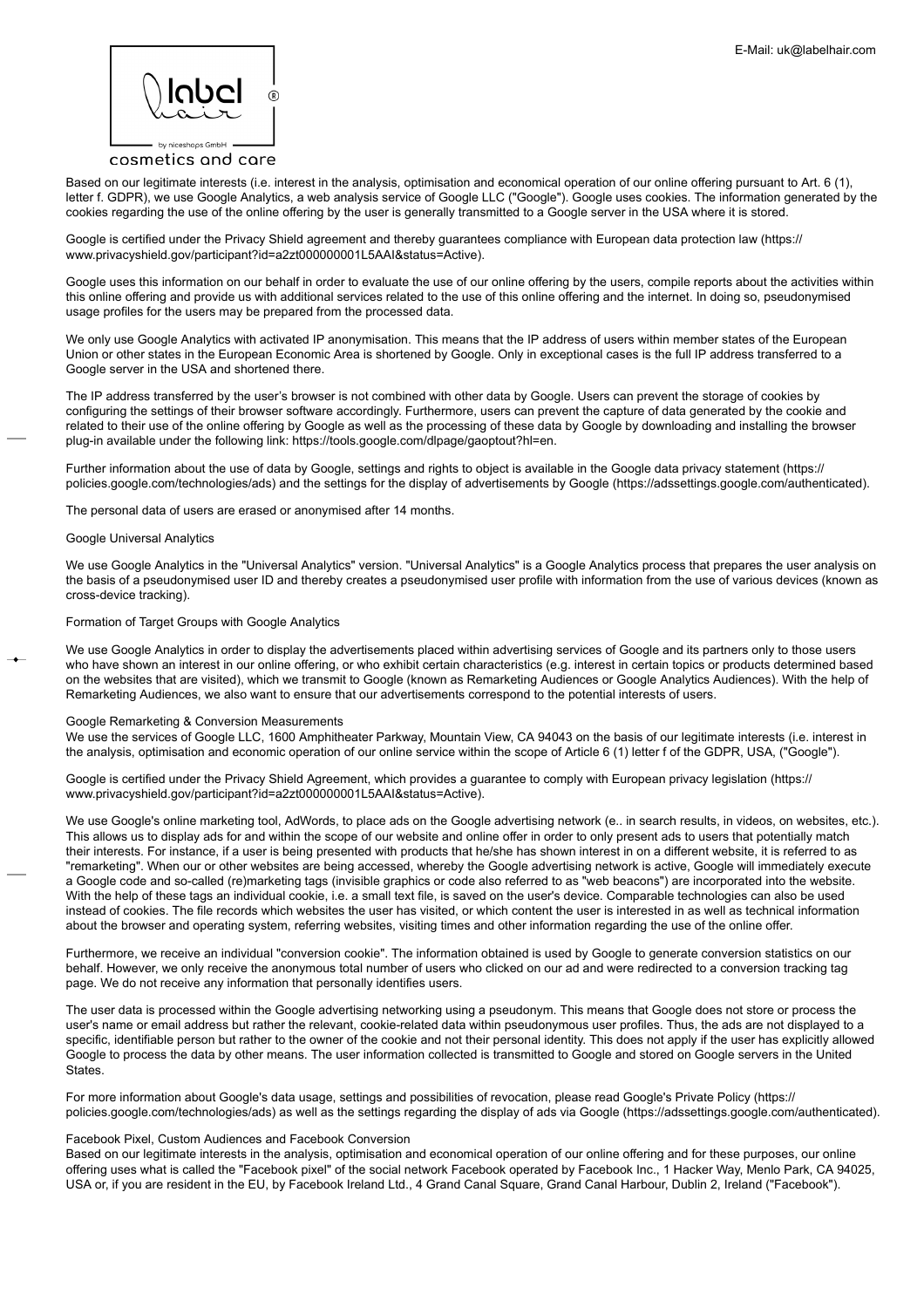

## cosmetics and care

Facebook is certified under the Privacy Shield agreement and thereby guarantees compliance with European data protection law (https:// www.privacyshield.gov/participant?id=a2zt0000000GnywAAC&status=Active).

The Facebook pixel allows Facebook to identify the visitors to our online offering as a target group for this display of advertisements (known as Facebook ads). Accordingly we use the Facebook pixel in order to display the Facebook ads placed by us only to those Facebook users who have shown an interest in our online offering, or who exhibit certain characteristics (e.g. interest in certain topics or products determined based on the websites that are visited), which we transmit to Facebook (known as Custom Audiences). We also use the Facebook pixel to ensure that our Facebook ads correspond to the potential interests of users and are not perceived as bothersome. With the help of the Facebook pixel, we are also able to understand the effectiveness of Facebook ads for statistical and market research purposes by seeing whether users were forwarded to our website after clicking a Facebook advertisement (known as conversion).

Facebook processes the data according to Facebook's data usage guideline. Corresponding general information about the display of Facebook ads in Facebook's data usage guideline: https://www.facebook.com/about/privacy/. Specific information and details about the Facebook pixel and its functionality is available in the Facebook help section: https://www.facebook.com/business/help/651294705016616.

You can object to the recording of data by the Facebook pixel and their use for the display of Facebook ads. To choose what types of advertisements are displayed to you on Facebook, you can call up the page set up by Facebook and follow the instructions for configuring usagebased advertising settings: https://www.facebook.com/settings?tab=ads. The settings are platform-independent, meaning they apply to all devices including desktop computers and mobile devices.

You can also object to the use of cookies for the purpose of measuring coverage and for promotional purposes on the deactivation page of the network advertising initiative (http://optout.networkadvertising.org/) and on the US website (http://www.aboutads.info/choices) or the European website (http://www.youronlinechoices.com/uk/your-ad-choices/).

## Bing Ads

Based on our legitimate interest in the analysis and optimisation of our advertisements we use the conversion and tracking tool "Bing Ads" by Microsoft (Microsoft Corporation, One Microsoft Way, Redmond, WA 98052-6399, USA). If personal data is used in this context it is used in compliance with Art. 6 (1) of the GDPR. To use this tool, Microsoft Bing Ads places a cookie on your device if you reach our website by clicking on a Microsoft Bing advertisement. We can then see that someone clicked on the ad, was redirected to our online offer and reached a previously determined landing page (the so-called "conversion page"). We only learn the total number of users that clicked on the Bing ad. No IP addresses are stored. We do not receive any personal Information regarding the identity of the user.

Microsoft is certified under the Privacy Shield Agreement, which guarantees that the level of data protection is kept at the valid level required in the EU. (<https://www.privacyshield.gov/participant?id=a2zt0000000KzNaAAK&status=Active> ).

If you do not want to participate in the Bing Ads tracking process, you can also disable the the cookies required in your browser settings or use the Microsoft opt-out page: [http://www.youronlinechoices.com/uk/your-ad-choices/.](http://www.youronlinechoices.com/uk/your-ad-choices/)

For more information about privacy and cookies used with Microsoft Bing Ads, please refer to the Microsoft Privacy Policy: [https://](https://privacy.microsoft.com/de-de/privacystatement) [privacy.microsoft.com/en-us/privacystatement](https://privacy.microsoft.com/de-de/privacystatement) .

## intelliAD

Our website uses the services of intelliAd Media GmbH, Sendlinger Str. 7, 80331 Munich. Anonymised data is captured and aggregated for the design and optimisation of this website and user profiles are created from the data using pseudonyms. intelliAD tracking stores cookies offline. Anonymized usage data and profiles can be used by the website operator as well as other intelliAd customers for the identification of user interests without any conclusion as to your identity as a website visitor. You have the right to object to the data storage of your (anonymized) data for future use by selecting the intelliAd opt-out function.

## Social Media Online Presence

We maintain a social media online presence and other platforms in order to communicate with customers, interested parties and active users, and to inform them about our services. When viewing the respective networks and platforms, the business conditions and data processing policies of the respective operators apply.

We would like to point out that the users' data may be processed outside the European Union. This may result in risks to users because e.g. the enforcement of user rights could be made more difficult. With respect to US providers certified under the Privacy Shield, we point out that they are committed to respecting EU privacy standards.

Furthermore, the user's data is usually processed for market research and advertising purposes. Thus, e.g. user profiles are created from user behaviour and the resulting interests of the users. The usage profiles may, in turn, be used to e.g. place advertisements inside and outside the platforms that are presumably in line with users' interests. For these purposes, cookies are usually stored on the users' computers, in which the user behaviour and the interests of the users are stored. Furthermore, in the usage profiles, data can also be stored independently of the devices used by the users (in particular if the users are members of the respective platforms and logged in to them).

The processing of personal data linked to the user is based on our legitimate interests in effective information of users and the communication with users in accordance with. Art. 6 para. 1 lit. f. GDPR. If the users are asked by the respective providers for consent to data processing (that is, they declare their agreement, for example, by ticking a checkbox or confirmation a button), the legal basis of the processing is in accordance to Art. 6 para. a., Art. 7 GDPR.

For a detailed description of the respective processing and the possibilities of contradiction (opt-out), we refer to the following linked information of the provider.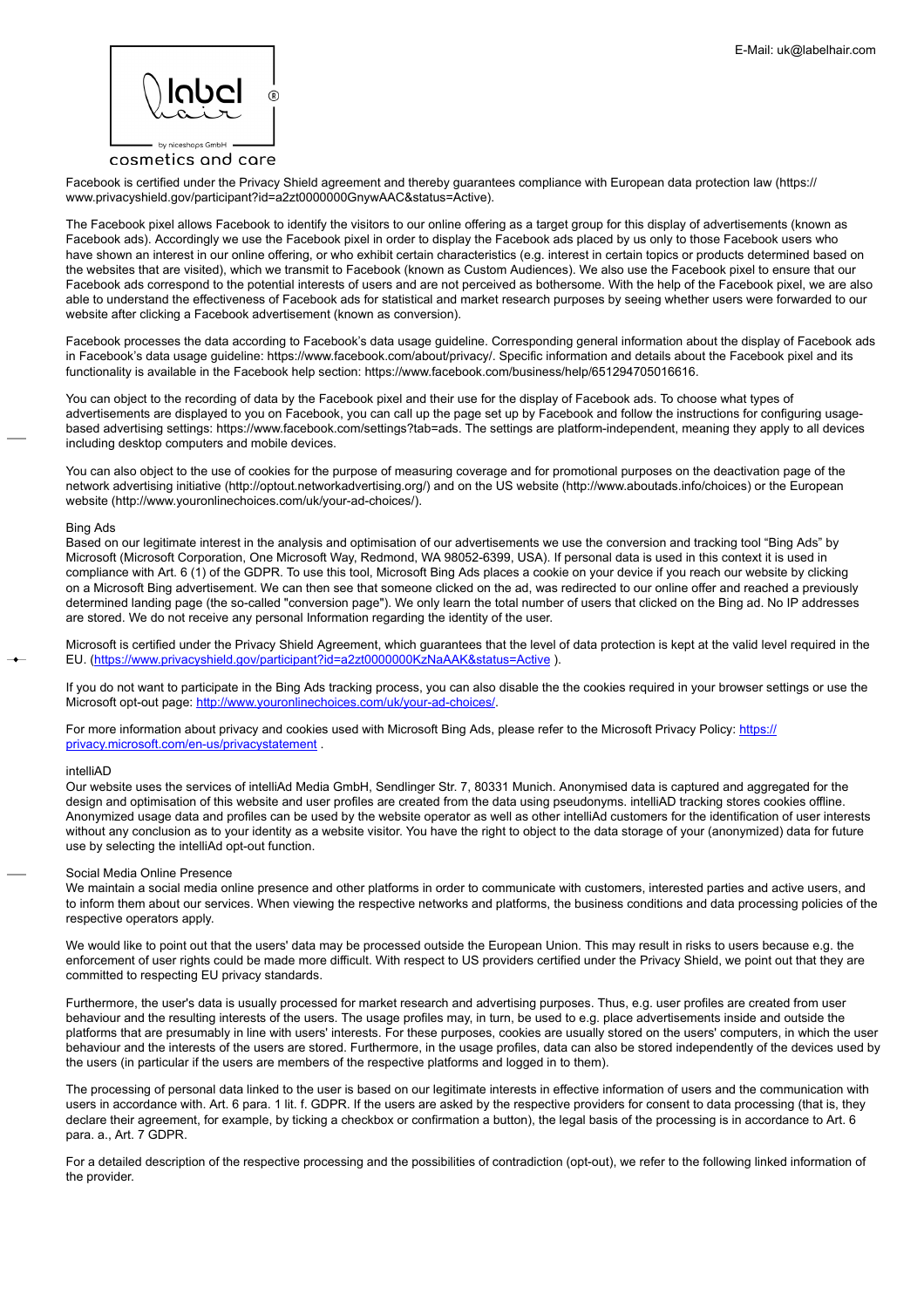## by niceshops GmbH

## cosmetics and care

Also, in the case of requests for information and the assertion of user rights, we point out that these can be claimed most effectively from the providers. Only the providers have access to the data of the users and can take appropriate measures directly and provide information. If you still need help, then you can contact us.

- Facebook (Facebook Ireland Ltd., 4 Grand Canal Square, Grand Canal Harbour, Dublin 2, Irland) data privacy statement: https:// www.facebook.com/about/privacy/, Opt-Out: https://www.facebook.com/settings?tab=ads and http://www.youronlinechoices.com, Privacy Shield: https://www.privacyshield.gov/participant?id=a2zt0000000GnywAAC&status=Active.
- Google/ YouTube (Google LLC, 1600 Amphitheatre Parkway, Mountain View, CA 94043, USA) data privacy statement: https:// policies.google.com/privacy, Opt-Out: https://adssettings.google.com/authenticated, Privacy Shield: https://www.privacyshield.gov/participant? id=a2zt000000001L5AAI&status=Active.
- Instagram (Instagram Inc., 1601 Willow Road, Menlo Park, CA, 94025, USA) data privcy statement/opt-out: http://instagram.com/about/legal/ privacy/.

## Security Measures

Taking into account the state of the art, the costs of implementation and the nature, scope, context and purposes of processing as well as the risk of varying likelihood and severity for the rights and freedoms of natural persons, the controller and the processor shall implement appropriate technical and organisational measures to ensure a level of security appropriate to the risk, including inter alia as appropriate:

the pseudonymisation and encryption of personal data;

the ability to ensure the ongoing confidentiality, integrity, availability and resilience of processing systems and services;

the ability to restore the availability and access to personal data in a timely manner in the event of a physical or technical incident;

a process for regularly testing, assessing and evaluating the effectiveness of technical and organisational measures for ensuring the security of the processing.

## Product & Order Reviews

In order to maintain our quality of service and that of the products on offer, we request the customer's opinion and feedback after the business transaction has been completed.

For this purpose, we process the order and order data with the review site "Verified Reviews" by Net Reviews SAS.

Should you encounter any problems, please do not hesitate to contact us in advance. We do our best to resolve any concerns in a timely fashion. Please review our service and products once we have had the opportunity to solve the issue beforehand.

Net Reviews SAS, a French simplified joint-stock company (SAS) registered in the Marseille Trade and Companies Register (RCS) under number 750 882 375, is the provider of an IT solution for gathering reviews pertaining to the quality of the E-commerce Service provided by web merchants.

Verified Reviews and the customer agree to comply with the law governing the collection, processing and distribution of personal data in relation to the processing of such data.

In particular, Verified Reviews guarantees that customers, users and site visitors have a right of access to personal information stored, as well as the right to modify, correct, block, delete or oppose the processing of such data.

The following data is transferred to Net Reviews SAS and processed to collect ratings:

- Surname
- First name
- E-mail address
- Date and order number
- Name and internal as well as international references (GTIN / ISDNF) of the ordered product

The following data will be made available through the publication of ratings:

- First name
- First letter of the surname
- Date and time of review submission
- Date of purchase experience
- Product purchased
- Place of purchase or of service delivery

More information about the company can be found here: <https://www.verified-reviews.co.uk/>

## Participation in Affiliate Partner Programs

Within our online services, we use, on the basis of our legitimate interests (i.e. interest in the analysis, optimising, and economic operation of our online services) pursuant to Article 6 (1) (f) GDPR, tracking measures customary in the trade, insofar as these are required for the operation of the affiliate system. In the following paragraphs, we inform users of the technical background.

The services offered by our contractual partners may be advertised and linked as well on other websites (so-called affiliate links or after buy systems, if for example links or services of third parties are offered after the conclusion of a contract). The operators of the website concerned receive a commission if the user follows the affiliate links and subsequently make use of the offers.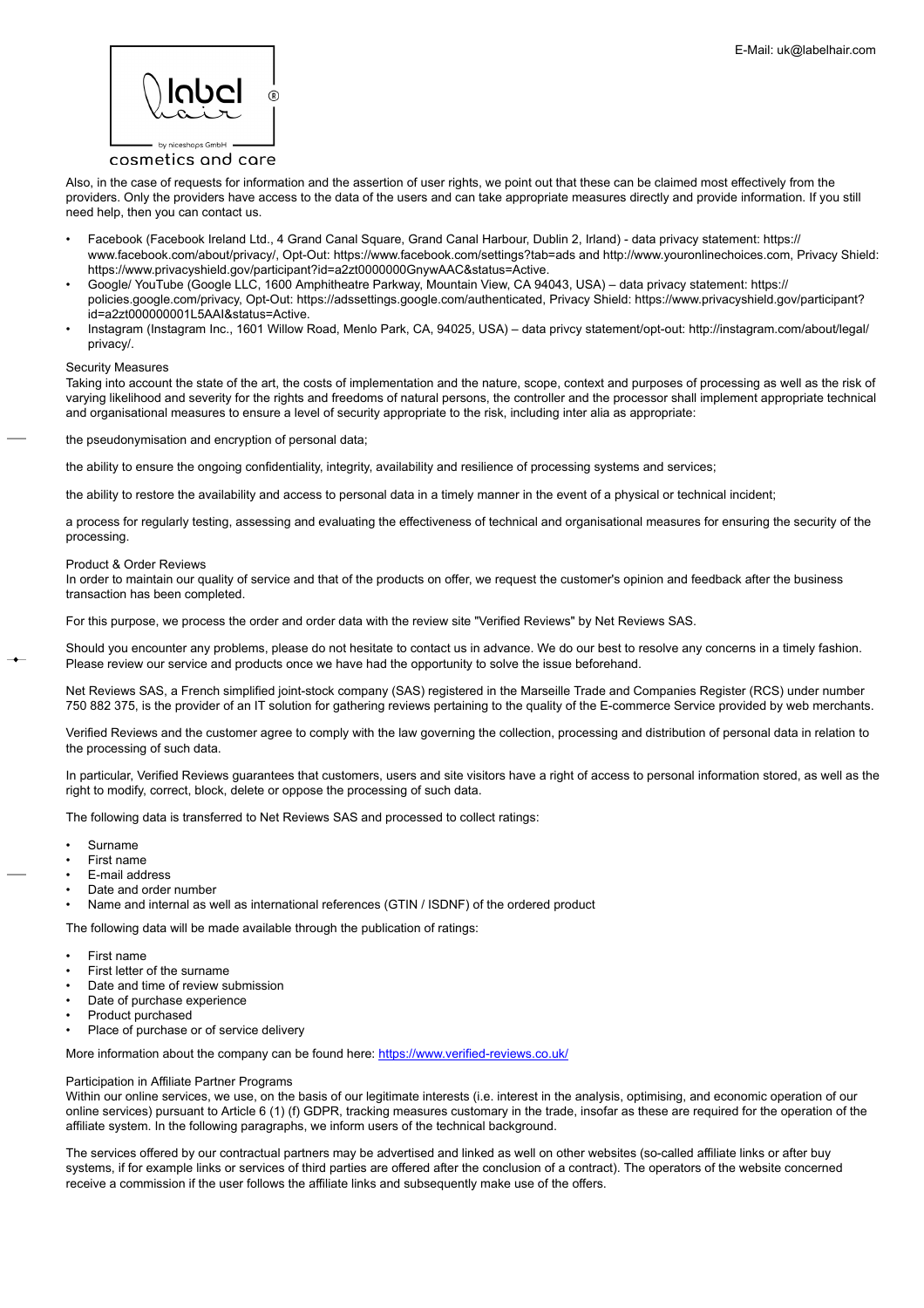

## cosmetics and care

In summary, it is required for our online service that we be able to trace whether users interested in affiliate links and/or the goods available at our business, subsequently make use of the offers at the initiative of the affiliate link or our online platform. For this purpose, the affiliate links and our offers are supplemented with certain values which may be placed as a part of the link or otherwise, e.g. in a cookie. The values include in particular the referrer website, time, an online ID of the operator of the website on which the affiliate link was situated, an online ID of the offer concerned, an online ID of the user, and values specific to tracking such as advertising material ID, partner ID, and categorization.

The online IDs of users used by us are pseudonym values. This means that the online ID itself does not contain personal data such as name or email address. They only assist us in determining whether the same user who clicked on an affiliate link, or who, through our website, took an interest in one of our products, made use of the offer, i.e. concluded a contract with the provider. However, the online ID is personal insofar as the online ID together with other user data are available to the partner business and also to us. Only in this way is the partner business able to inform us whether such user accepted the offer and whether we may pay out the bonus.

We collaborate with Awin (for more information klick [here\)](#page-0-0) and Belboon. These are so-called tracking cookies that provide our partners with order provisioning data. The data does not contain personal data or information about the order or ordered products.

## Server Log Files

We automatically collect and store information in so-called server log files, which your browser automatically sends to us when enquiring about our website. The information comprises:

- the type and version of the browser used
- the operating system used
- referrer URL
- the hostname of the computer being accessed
- time of the server request

This mainly serves as quality assurance of our services. The data cannot be assigned to specific persons. The data is not merged with other data sources. We reserve the right to check this data retrospectively if specific indications for illegal use come to our attention.

## Data Erasure

The data processed by us is deleted or the processing thereof limited in accordance with Articles 17 and 18 of the GDPR. Unless explicitly stated in this Privacy Policy, the data stored by us is deleted as soon as it is no longer required for its purpose and the deletion does not conflict with any statutory storage requirements. Unless the data is deleted because it is required for other and legitimate purposes, its processing will be restricted. This means that the data is blocked and not processed for other purposes. This applies, for example, to data that must be kept for commercial or tax reasons.

According to the legal requirements in Germany, the storage takes place for 10 years according to §§ 147 paragraph 1 AO, 257 paragraph 1 No. 1 and 4, paragraph. 4 HGB (books, records, management reports, accounting documents, trading books, for taxation relevant Documents, etc.) and 6 years in accordance with § 257 (1) no. 2 and 3, para. 4 (commercial letters).

According to legal regulations in Austria, the storage takes place in for 7 years in accordance with § 132 exp. 1 BAO (accounting documents, documents / invoices, accounts, documents, business documents, statement of income and expenses, etc.), for 22 years in connection with land and for 10 years in the case of documents related to electronically supplied services, telecommunications, broadcasting and television services provided to non-EU companies in EU Member States for which the Mini-One-Stop-Shop (MOSS) is used.

In the event of deletion, our system will be rendered unrecognizable and unrecoverable using an irreversible pseudonymization procedure.

Consent to data processing upon a job application at niceshops GmbH

1. Consent

By applying for or registering with niceshops GmbH, you consent to the processing of your personal data in connection with a job application. Your data is stored and processed on BambooHR partner software system.

## 2. Data protection and data confidentiality

Data protection is important to us. niceshops GmbH has taken the necessary organisational and technical measures to ensure the confidentiality of your application.

## 3. Use of your personal data

During the application process, the contact details such as postal address, e-mail address and telephone numbers are stored in the applicant's database, along with their title, surname and first name. In addition, application documents such as the cover letter, curriculum vitae, vocational training certificates, theoretical and work certificates are captured and saved.

The data will be stored, evaluated, processed or transferred internally only as part of your application process. The data is accessible to employees of the niceshops GmbH Human Resources Department and to those responsible for the selection of new niceshops GmbH staff only. Your data will not be transmitted to companies or persons outside niceshops GmbH, nor used for other purposes.

## 4. Right of Access to Personal Data

Upon request, we would be happy to provide you with information about the personal data saved. Please contact our Human Resources Department (jobs@niceshops.com) for more information.

## 5. Storage and Deletion of Data